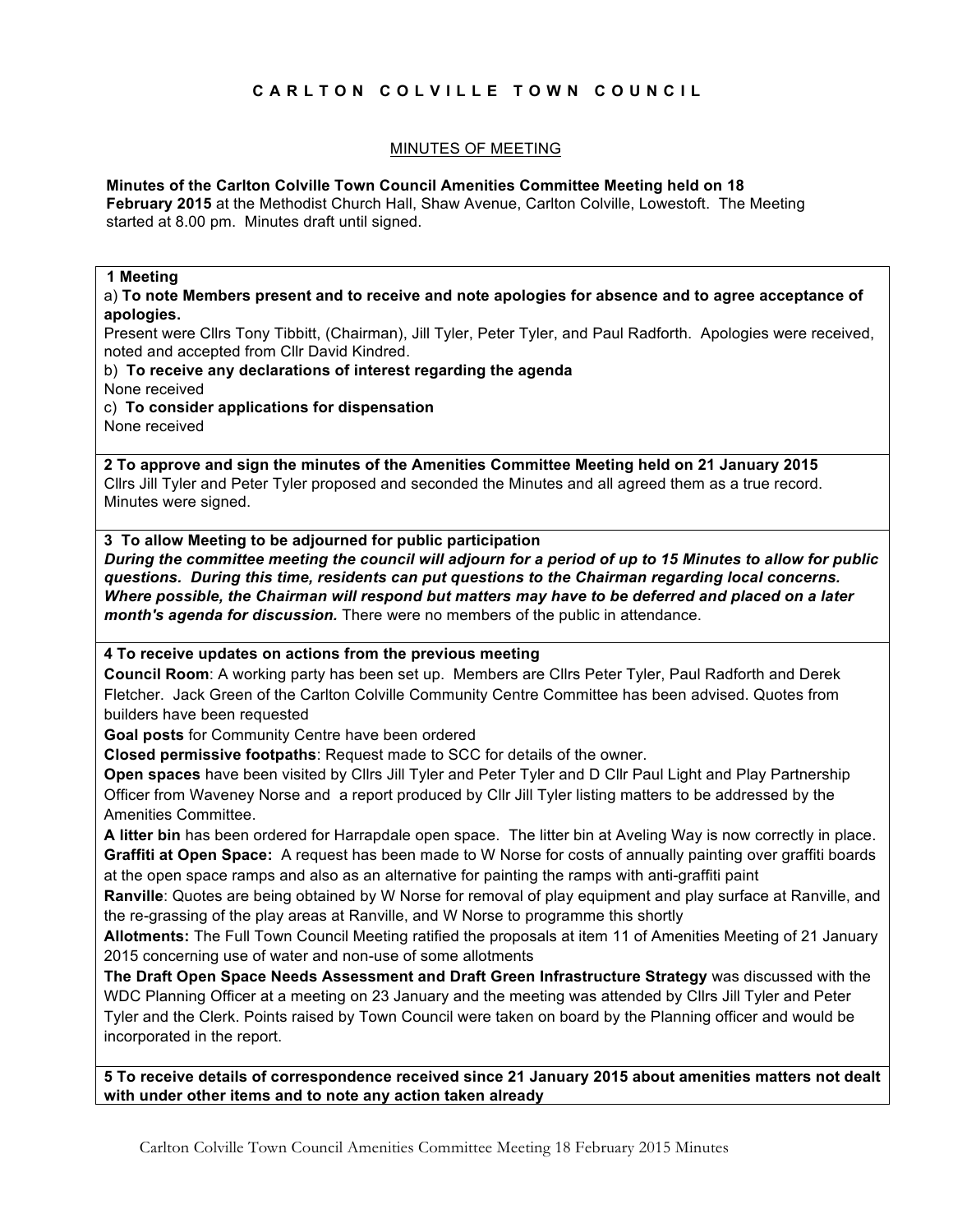Notification of broken glass in bus shelter at St Peters Road. This has been mended.

Advice received by Cllr Peter Tyler from the Police about parking at junction of Deepdale and Longbeach It was agreed to ask the Police Commissioner what the process is for the Police to comment as consultees on planning applications for housing developments, particularly in respect of road layouts to ensure proper space for traffic and also to avoid creation of crime spots.

Information about the 70th anniversary of the USAAF B-17 Fortress crash in Carlton Colville in 1945. Members agreed that they would like to attend a commemoration and to host a slide show in September.

#### **6 Agreement of following payments:**

Employee's remuneration under delegated authority

Payment for goal posts

These was approved together with payment for architect

## **7 To receive list of actions required at open spaces**

The List produced by Cllr Jill Tyler of Open Spaces and action points was looked at.

It was noted that the Youth Council had been given permission to conduct its questionnaire at Pakefield High School. So far the questionnaire had highlighted popularity of Multipurpose games units (MUGAs) and outdoor gyms and swings and roundabout for junior age groups. Graffiti boards had not so far been highlighted as a popular request.

Funding sources would be looked into including SCC Cllr Locality Funds. Asking for sponsorship would be considered.

It was agreed to look in the short term at the following proposals:

Matlock: Fence in all green areas and make it a designated children's area with any dogs being kept on a lead and to ask W Norse for quotes for gates and fencing and to ask SCC Cllr Barker for funds for the gates and fencing.

Aveling Way: to discuss within the proposed Community Led Plan any provision of equipment as this might change the nature and use of the area.

Deepdale: The shrubbery and redundant play equipment to be removed and litter bins and benches to be installed together with goal posts.

Lowestoft Road: Various ongoing matters

Warnock Close: play area needs a bin

Staplehurst: play area needs a bin

Ranville: Shrubbery needs cutting down. Quotes are being obtained by W Norse for removal of play equipment and play surface at Ranville, and the re-grassing of the play areas at Ranville, and W Norse to programme this shortly

It was agreed to look in the longer term at the following proposals

Ullswater: MUGA

.

Cllr Jill Tyler agreed to put the above proposals into a table. Funds would be looked at.

## **8 To agree relocation of bench from Deepdale to Castleton Avenue**

It was agreed by all not to go ahead with this. See item 7 above

## **9 To consider installation of flagstones at Airedale noticeboard**

It was agreed by all not to request permission for doing this as it could create a tripping hazard.

## **10 To receive Newsletter update**

The clerk had been forwarding information to Cllr Clare Varela and the newsletter was on course for distribution before Easter.

# **11 To receive website update**

Cllr David Kindred was continuing to update the website